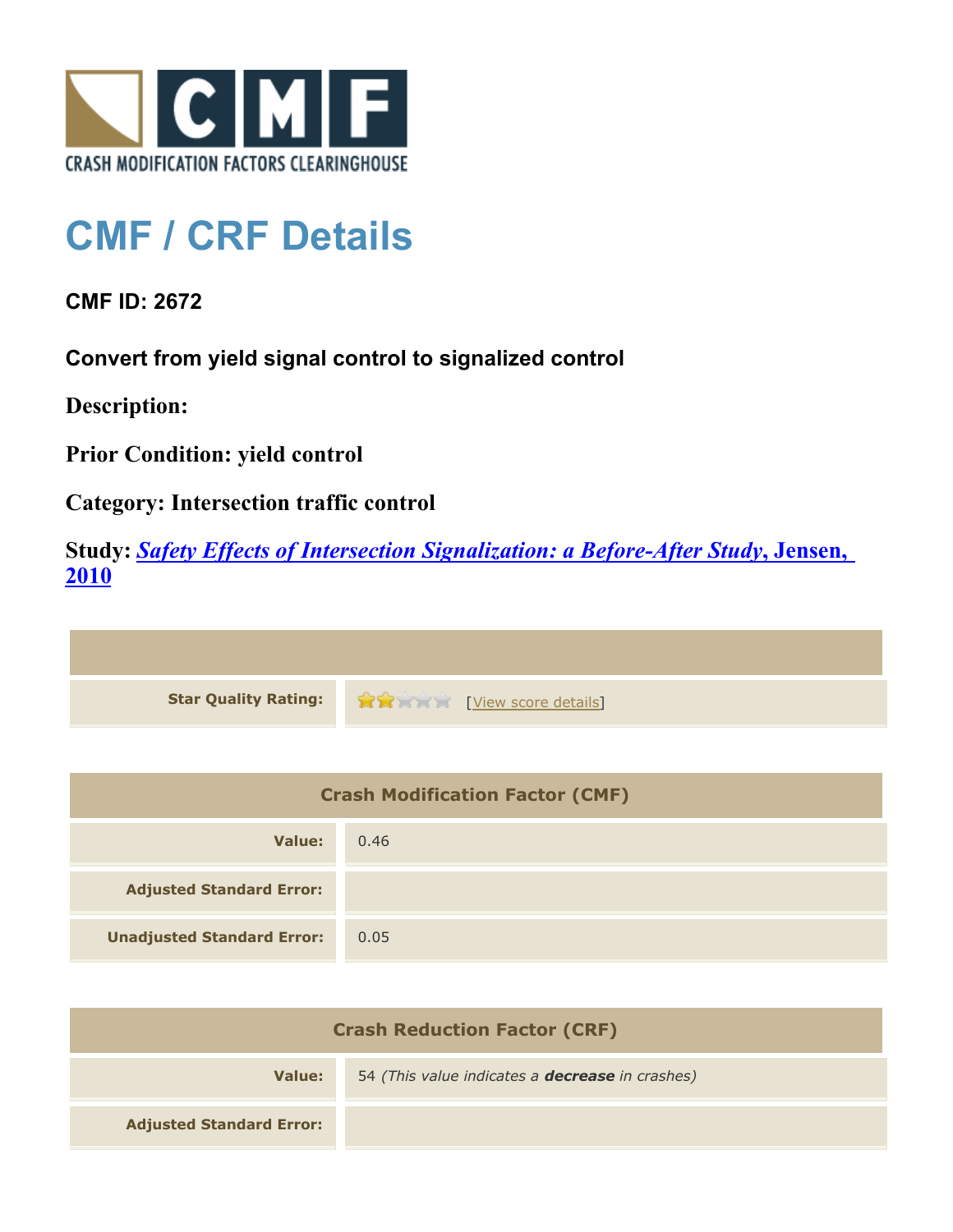| <b>Applicability</b>       |               |
|----------------------------|---------------|
| <b>Crash Type:</b>         | Angle         |
| <b>Crash Severity:</b>     | All           |
| <b>Roadway Types:</b>      | Not Specified |
| <b>Number of Lanes:</b>    |               |
| <b>Road Division Type:</b> |               |
| <b>Speed Limit:</b>        |               |
| <b>Area Type:</b>          | Urban         |
| <b>Traffic Volume:</b>     |               |
| <b>Time of Day:</b>        | All           |

## *If countermeasure is intersection-based*

| <b>Intersection Type:</b>         | Roadway/roadway (not interchange related) |
|-----------------------------------|-------------------------------------------|
| <b>Intersection Geometry:</b>     | $4$ -leg                                  |
| <b>Traffic Control:</b>           | Signalized                                |
| <b>Major Road Traffic Volume:</b> |                                           |
| <b>Minor Road Traffic Volume:</b> |                                           |

| <b>Development Details</b>      |              |
|---------------------------------|--------------|
| <b>Date Range of Data Used:</b> | 1976 to 2004 |
| <b>Municipality:</b>            | Copenhagen   |
| State:                          |              |